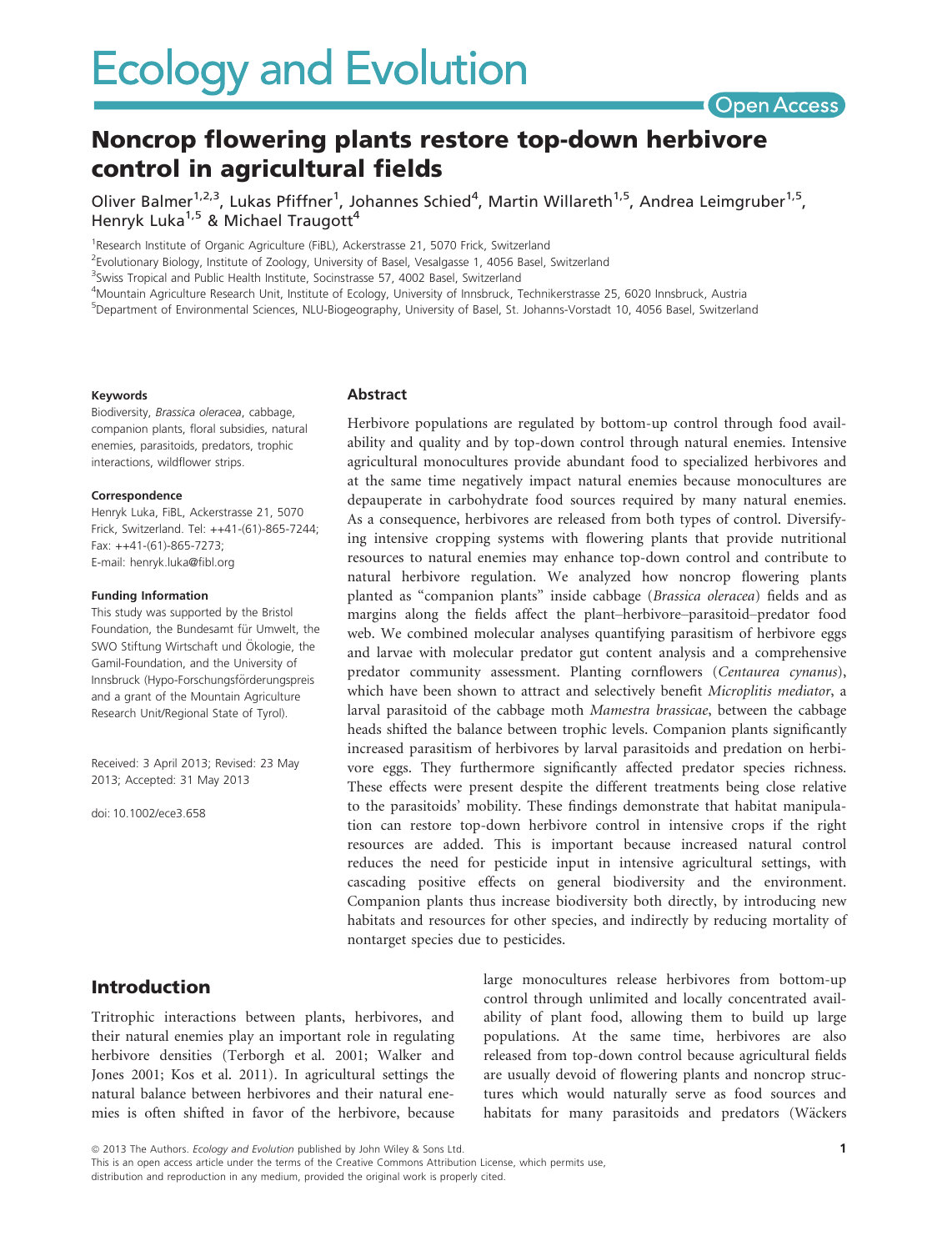et al. 2005; Bianchi et al. 2006; Winkler et al. 2006, 2009) or their alternative hosts and prey (Settle et al. 1996). Consequently, herbivores become "pests," decreasing agricultural yields by an estimated 18% worldwide and compromising food security (Oerke 2006). Moreover, modern crop varieties have been mainly selected for yield and are therefore often more susceptible to herbivory than their better protected wild ancestors and land races (Gols et al. 2008; Tamiru et al. 2011).

In conventional farming, pests are primarily controlled by synthetic pesticides, which have considerable drawbacks for the environment and humans, notably negative effects on biodiversity and biological control potential (Geiger et al. 2010), the unspecific killing of a broad range of nontarget species (McLaughlin and Mineau 1995), and chemical run-off and leaching into water bodies (van der Werf 1996). In contrast, there are more sustainable farming practices, which rely on indirect mitigating methods and biological control to manage pests (Zehnder et al. 2007) either by releasing natural enemies ("augmentative biological control") or by enhancing those already present in the system ("conservation biological control") (Hajek 2004).

Even in impoverished agricultural systems there are complex interactions between the crop, its pests, their natural enemies, and other species. Noncrop plants are usually removed to minimize competition with the crop and maximize yields, negatively affecting natural enemies (Bianchi et al. 2006). Adding back specifically chosen noncrop plants to counteract these effects and boost natural enemy populations is therefore a promising alternative or complement to pesticide application (Landis et al. 2000; Pfiffner and Wyss 2004). Companion plants, that is, noncrop plants that are planted into a crop field (as opposed to along the field edge), are especially promising, as they are spatially closest to the herbivores on the crop, but they are virtually unstudied in the field (Wäckers et al. 2005; Bianchi et al. 2006). Additionally, many parasitoids locate their hosts and food plants by odor cues (Lewis and Tumlinson 1988; Lewis and Takasu 1990; Huigens et al. 2009; Belz et al. 2013). Certain wild flowers species may therefore be attractive in themselves and contribute to attracting natural enemies into the field, bringing them closer to the herbivores. On the other hand, natural enemies may also attack other natural enemies (e.g., Snyder and Ives 2001; Rosenheim 1998; Traugott et al. 2012), compromising the outcomes of habitat manipulations. Therefore, to improve predictability, a better systemic understanding of the effects of habitat manipulations on community interactions on multiple trophic levels is needed. Trophic interactions are especially important in this context, as they link the species within a food web and govern both species dynamics and densities (Memmott 2009). Field studies on plant–herbivore–natural enemy trophic interactions have rarely measured predation and parasitation events for each natural enemy species because of methodological challenges tracking feeding interactions. Molecular techniques provide a means to overcome these hurdles and to examine the complex feeding interactions between pests, their parasitoids, and predators (Symondson 2012).

Here, we examined how herbivores, parasitoids, and predators are affected by provision of noncrop vegetation within and adjoining agricultural fields, using white cabbage as an example. We measured predation and parasitism of eggs and larvae of the three main European lepidopteran cabbage pests – the cabbage moth Mamestra brassicae (Linnaeus, 1758) (Lepidoptera: Noctuidae), the diamondback moth Plutella xylostella (Linnaeus, 1758) (Lepidoptera: Plutellidae), and the cabbage white Pieris rapae (Linnaeus, 1758) (Lepidoptera: Pieridae) – to get a comprehensive understanding of the trophic interactions among the key species in the investigated system. As our previous studies have shown that the multispecies wildflower strips designed for general biodiversity enhancement do not have a substantial impact on lepidopteran pest control (Pfiffner et al. 2009), we developed a plant mixture tailored to the needs of specific natural enemies. Along the fields wildflower strips with cornflower Centaurea cyanus L. (Asteraceae) and buckwheat Fagopyrum esculentum Moench (Polygonaceae) were established because both attract parasitoids of cabbage pests (Belz et al. 2013) and increase survival and fecundity of the parasitoids and parasitism of the pest but do not benefit the pests (Pfiffner and Wyss 2004; Géneau et al. 2012). However, the effects of wildflower strips likely decrease with distance from the strip (Tylianakis et al. 2004; Lavandero et al. 2005). Therefore, we additionally planted cornflowers as companion plants into the field between the cabbage plants. We hypothesized that wildflower strips would build up parasitoid and generalist epigeic predator populations and that companion plants would then draw these natural enemies from the strip into the field. The addition of flowering plants would thus make the crop fields attractive habitats for natural enemies and reconstitute the entire food web thereby maximizing natural pest control. Additionally, egg parasitoids were released to combine augmentative with conservation biological control.

We addressed the following questions: (1) do companion plants, in combination with wildflower strips, enhance predation and parasitism rates on herbivore eggs and larvae? (2) do companion plants increase pest control of released egg parasitoids? (3) how frequently do predators feed on pests and their parasitoids?, and (4) how are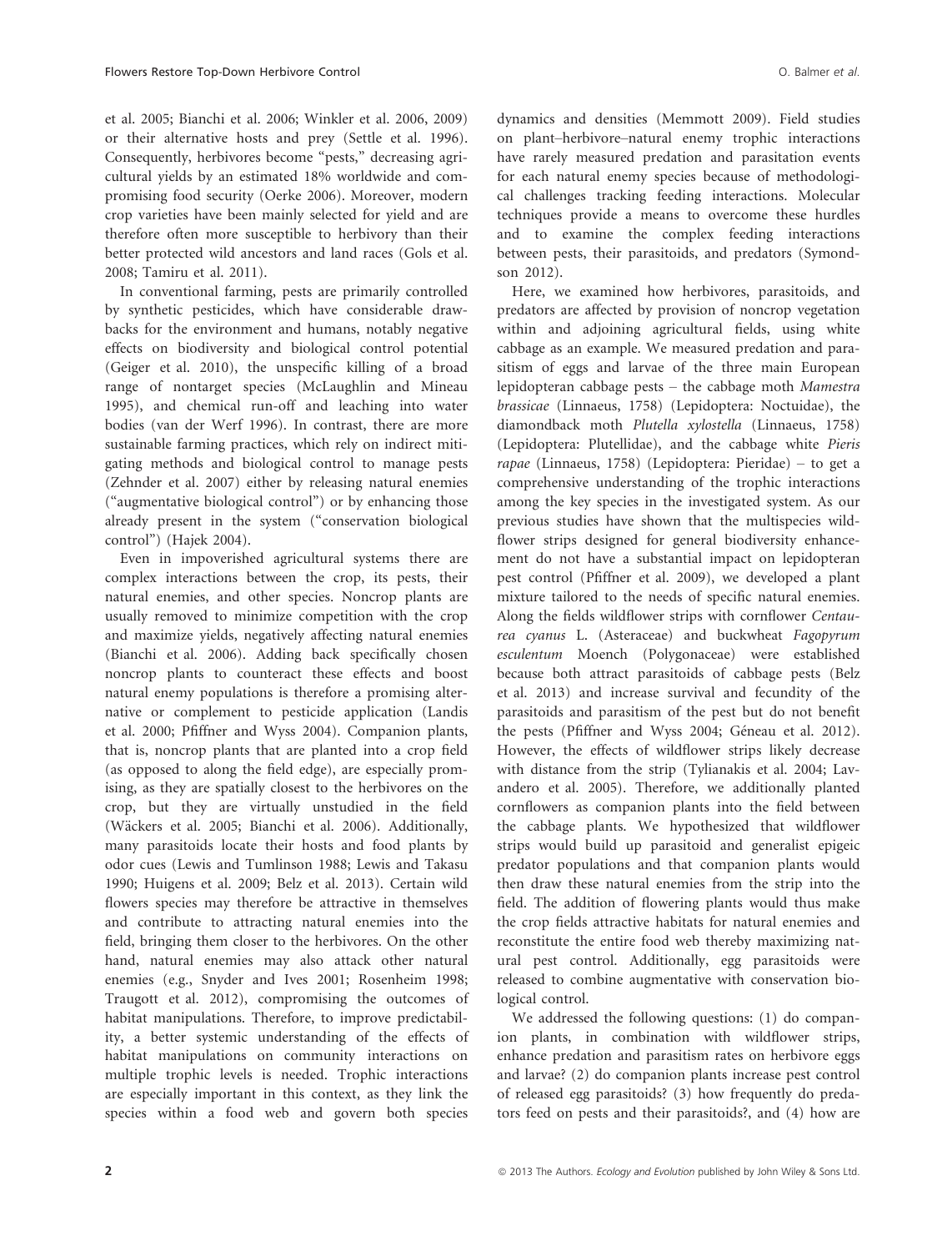O. Balmer et al. Flowers Restore Top-Down Herbivore Control

diversity and community composition of generalist predators affected by companion plants and wildflower strips?

# Materials and Methods

### The arthropod community

We investigated the relevant lepidopteran herbivore species on cabbage in central Europe, the moths M. brassicae and P. xylostella and the butterfly P. rapae. Their larvae are primarily attacked by the endoparasitoids Microplitis mediator (Haliday, 1834) (Hymenoptera: Braconidae), Diadegma semiclausum (Hellen, 1949) (Hymenoptera: Ichneumonidae), and Cotesia rubecula (Marshall, 1885) (Hymenoptera: Braconidae), respectively. We checked for larval parasitism by these parasitoids and in M. brassicae also by Phryxe vulgaris (Fallen, 1810) (Diptera: Tachinidae). Egg parasitism by Trichogramma spp. and Telenomus spp. was examined in M. brassicae. For Telenomus spp. the exact species is/are not yet known. For Trichogramma spp., T. evanescens Westwood, 1833 (Hymenoptera: Trichogrammatidae) and Trichogramma brassicae Bezdenko, 1968 (Hymenoptera: Trichogrammatidae) are known to attack cabbage moth eggs, but they could not be distinguished here. For egg parasitoid releases, T. brassicae, a major mass-released biocontrol agent for lepidopteran pests (Smith 1996), was used. We also investigated carabids, staphylinids, and spiders to determine the effects of generalist predators.

#### Study sites and experimental design

Two commercial organic white cabbage fields in close vicinity (500 m apart) in Alten (ZH, Switzerland) at

400 m a.s.l. (field 1: 7019 m<sup>2</sup>; field 2: 7607 m<sup>2</sup>) were planted with Brassica oleracea convar. capitata var. alba L. (Brassicaceae) on 20 June and 14 June 2007, respectively. Forty-eight plots  $(9 \times 3 \text{ m})$  in three habitat management treatments were set up (Fig. 1): (i) cabbage only (subsequently "C"), (ii) cabbage with T. brassicae egg parasitoid release ("CP"), and (iii) cabbage with egg parasitoid release and cornflower C. cyanus as companion plants ("CPF"). All plots were 9 m apart because earlier experiments had shown very limited dispersal of T. brassicae across this distance (H. Luka and L. Pfiffner, unpubl. data). The plots were established in two distances (3 and 25 m) from a wildflower strip planted along one field margin. The replicates were stratified by always grouping all three treatments into blocks to minimize local directional effects. Within each block treatments were randomized.

The  $6 \times 147$  m (882 m<sup>2</sup>) wildflower strips consisting of cornflower C. cyanus and common buckwheat F. esculentum were planted on 3 April 2007 from seeds obtained from Fenaco (Winterthur, Switzerland). Spontaneously growing weeds (primarily Chenopodium album L. (Amaranthaceae) and Rumex optusifolia L. [Polygonaceae]) were manually weeded out on 30 May and 14 June 2007. The flower strips were located along the NNE and NW edge of the fields and exhibited very similar floral compositions both of planted and spontaneously growing species (Fig. S1) and flowering intensities throughout the period relevant for crop–herbivore–natural enemy interactions (Fig. S2). The companion plants were planted as seedlings in the cabbage rows and between the cabbage heads 5 days after the vegetables were planted by the farmer. Cabbage density was higher (i.e., shorter distance between cabbage heads) in field 2. Therefore, companion plant



Figure 1. Experimental design (drawn to scale) for one continuous cabbage field with 24 plots (9  $\times$  3 m), representing four replicates (separated by dashed lines) of three habitat manipulation treatments (white, cabbage only ["C"]; lines, cabbage with Trichogramma brassicae egg parasitoid release ("CP"); crosses, cabbage with egg parasitoid release and cornflower ["CPF"]) at two distances ("close," "far") from a 6-m wide wildflower strip (gray) along one side of the field. The inset shows details for one plot: Dots represent cabbage heads. Circles are sampling points for pest larvae and exposure points of Mamestra brassicae egg clutches. Stars (in inset and wildflower strip) are pitfall traps used to sample epigeic predators, the square indicates the parasitoid release point.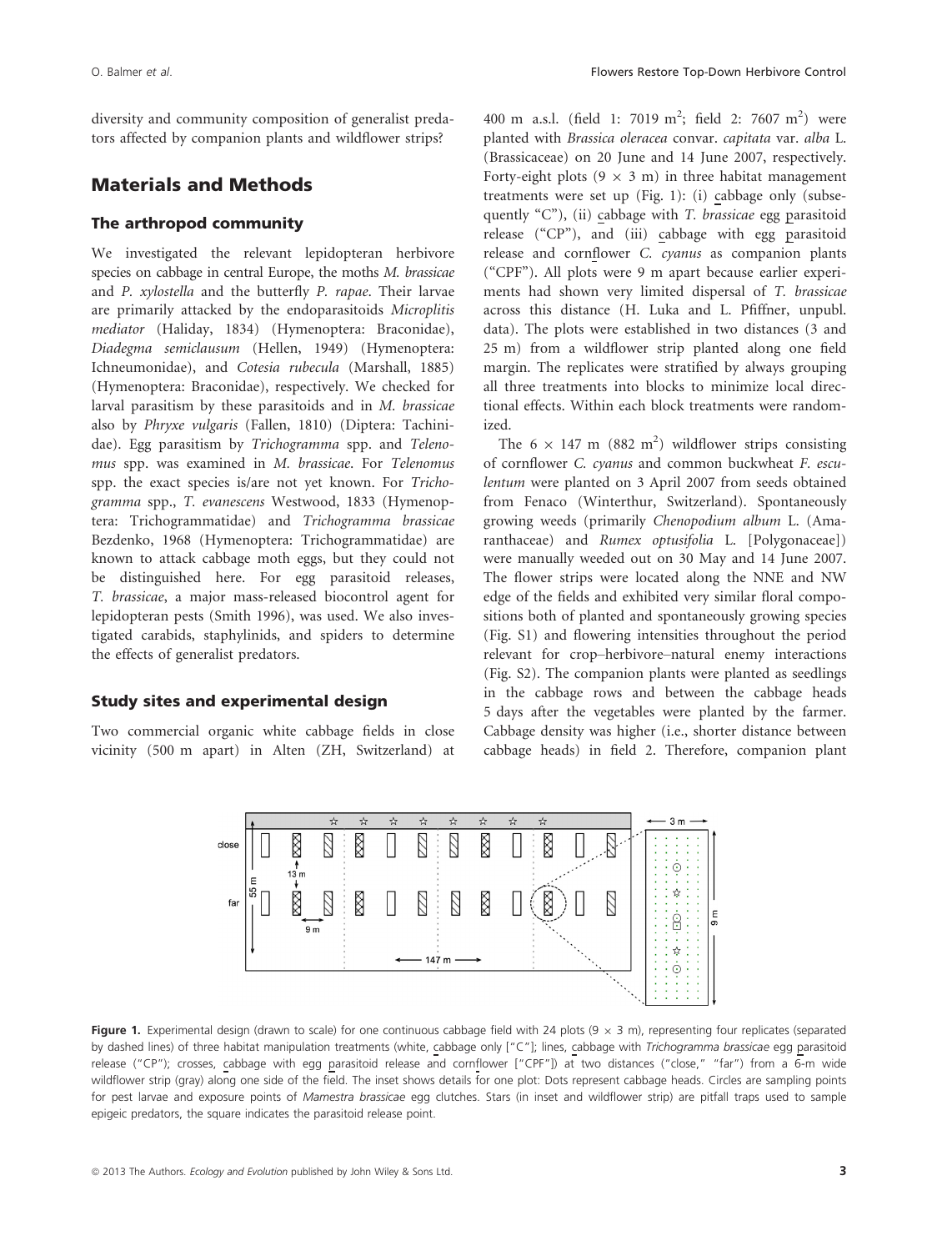densities were also adjusted to 4.25 and 6.0 plants/ $m<sup>2</sup>$  in field 1 and 2, respectively, to standardize the ratio of cabbage and companion plant odors, which we considered an important variable for the attraction of parasitoids.

# Quantification of predation on and parasitism of herbivore eggs

To bioassay predation and parasitism rates on M. brassicae eggs, 504 fresh egg clutches from laboratory rearing with a mean number ( $\pm$ SE) of 51.6  $\pm$  0.6 eggs were each split into two halves. Each half was attached onto a separate leaf of the same cabbage head. Egg clutches were exposed for 96 h each in all habitat manipulation treatments on 10, 13, 17, and 20 July in field 1 and on 6, 10, and 13 July 2007 in field 2. Per field and exposure date 72 egg clutches were exposed (24 plots  $\times$  3 exposure points; Fig. 1). Second exposures (96 h after first exposures) were concurrent with releases of T. brassicae egg parasitoids to assess the effect of companion plants on the mass-released T. brassicae while first exposures allowed to measure natural parasitism of M. brassicae eggs. T. brassicae were released by attaching a cardboard card with 500 parasitized Ostrinia nubilalis (Hübner, 1796) (Lepidoptera: Crambidae) eggs (Andermatt Biocontrol, Switzerland) to the most central cabbage head within each plot. All M. brassicae egg clutches were photographed before exposure and after retrieval; thereafter they were kept in the laboratory until herbivore or parasitoid emergence. Predation was calculated by subtracting the number of retrieved eggs from the number of exposed eggs for each egg clutch. Parasitism rate was calculated as percentage of nonpredated eggs from which Trichogramma spp. or Telenomus sp. hatched.

# Molecular quantification of parasitism of herbivore larvae

Larvae of P. xylostella, M. brassicae, and P. rapae were collected in plots with companion plants and plots with only cabbage on 16, 18, 20, and 25 July 2007 in field 1 and on 7, 13, and 16 July 2007 in field 2 for molecular analysis of parasitism (Appendix S1). Per plot and date, five equally spaced cabbage heads were entirely searched in field 1 and all larvae individually collected in 1.5 mL reaction tubes and put on dry ice before storing them in the laboratory at -80°C. In field 2, seven cabbage heads were searched to account for the higher cabbage density in this field, while keeping the sampled area identical. The cabbage heads searched on the first date are depicted in Figure 1. On consecutive sampling dates, the neighboring heads in the same direction for all plots were searched to avoid samplings to influence each other.

# Determination of predation on herbivores and parasitoids by molecular gut content analysis

Carabids, staphylinids, and spiders (subsequently "predators") were sampled using dry pitfall traps (funnel diameter 10 cm) and mouth-operated insect aspirators (Bioform, Nürnberg, Germany) in treatments CPF (with corn flower) and CP (without corn flower) to test for prey DNA of the two most common pests, P. xylostella and M. brassicae, and the three most common parasitoids D. semiclausum, M. mediator, and T. brassicae in their guts using diagnostic multiplex PCR (Appendix S1). Pitfall traps were filled with 2–3 cm of soil to allow predators to hide from each other and avoid intraguild predation within the traps. Dry traps were used to facilitate downstream DNA analyses. Two pitfall traps were installed per plot to measure predator activity. Additionally, eight pitfall traps were placed in each wildflower strip to record the predator communities in the strips. Traps were opened on 12 July 2007 and emptied after 18 and 24 h in field 1. In field 2, they were opened on 5 July 2007 and emptied after 19 and 25 h. Additionally, surface- and plant-dwelling predators were collected with aspirators for 15 min per plot on 24 July (field 1) and 16 July (field 2). Predators from pitfall traps and aspirators were frozen individually on dry ice in the field and stored at  $-80^{\circ}$ C until further processing in the laboratory.

# Diversity and community composition of predators

To assess predator community composition per treatment, the same traps used for dry pitfall trapping were filled with 33% ethyl glycole and a few drops of detergent. Traps in field 1 were activated on 13 July and emptied after 72 h. Traps in field 2 were activated on 6 July and emptied after 72 h. All arthropods caught were transferred into 80% ethanol upon collection and carabids, staphylinids, and spiders were identified to species level.

## Statistical analysis

Statistical analyses of univariate predation and parasitism data were performed with linear mixed effects models (function lme from R package nlme) in R (R Development Core Team 2011) if not stated otherwise. We tested for effects of companion plant presence in the plots within the field on predation, parasitation, and insect community composition. Data were always entered into the models as raw counts per sampling unit (clutch for egg analyses, cabbage head for pest densities, individual specimens for parasitation and prey identity determination,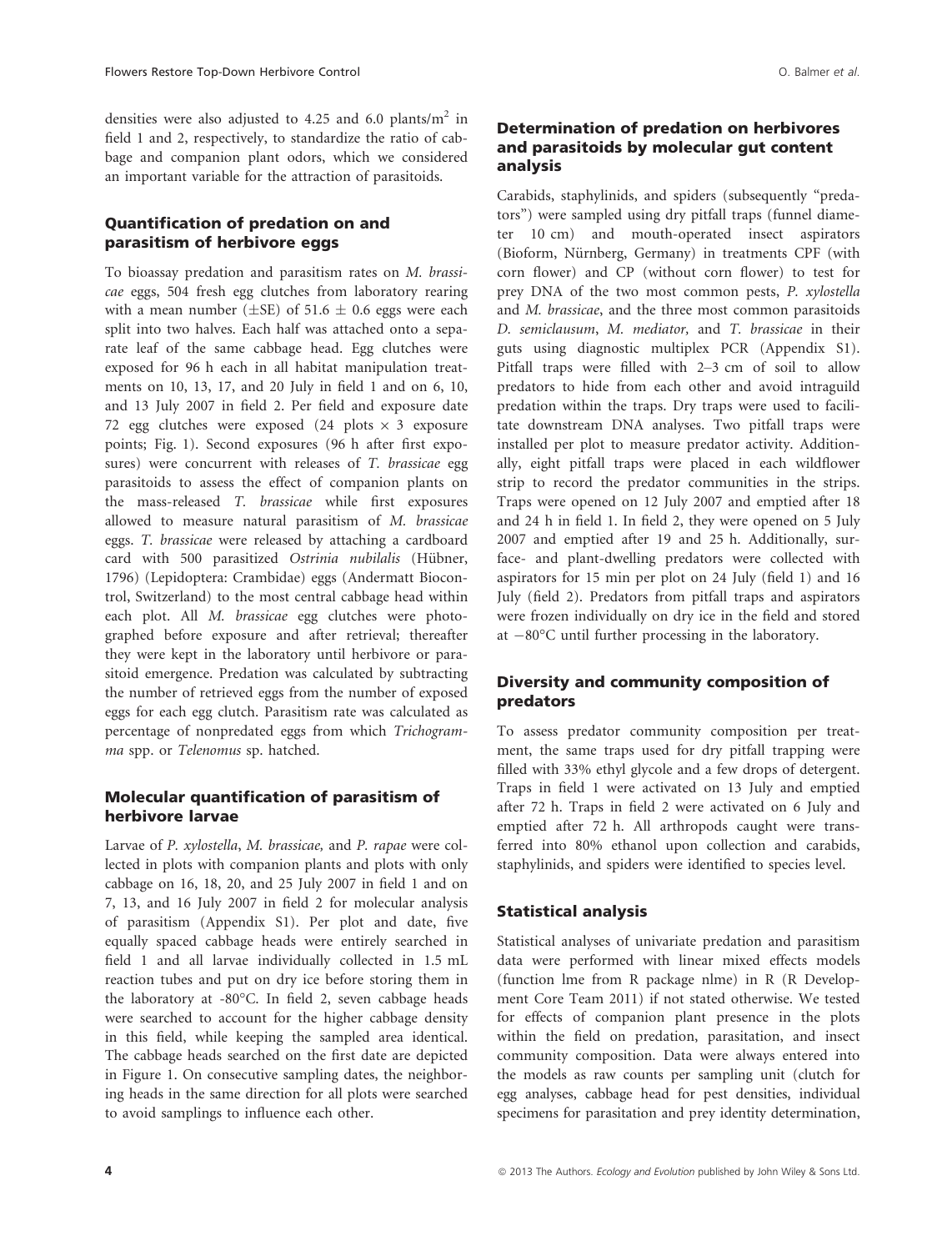trap pair for community composition) and not averaged per plot. Normality of residuals and homoscedasticity were visually inspected with R and determined to meet model assumptions in all cases.

A pair of plots of one treatment in the same column ("close" and "far") (Fig. 1) was referred to as "treatment pair". Treatment pair was used as random factor in all analyses described below. To account for the unequal planting densities, field identity was always entered as covariate (not as a random factor because random effects are poorly estimated if they only have two levels). Distance from the wildflower strip was entered into the models as categorical variable ("close" vs. "far") and analyzed as well. But due to the experimental design with only two independent strips, distance effects must be interpreted with caution.

Egg parasitism was analyzed separately for Trichogramma spp. and Telenomus sp. First, a generalized linear mixed effects model (function glmmPQL from R package MASS) with binomial data distribution was used to test if the treatments had an effect on the number of egg clutches parasitized before T. brassicae release. Second, a linear mixed effects model (function lme from R package nlme) was used to test if the treatments had an effect on the number of eggs parasitized in parasitized egg clutches. We tested if the treatments influenced egg parasitism success after T. brassicae release using the same models but with measurement period (before vs. after release) entered as a further explanatory variable and sampling point nested within treatment pair as additional random factor (to perform a paired preafter comparison per trap). To test if parasitism by one egg parasitoid influenced parasitism by the other, Pearson's chi-square test was used. Predation on eggs was modeled in the same way as the number of parasitized eggs per parasitized egg clutch but including all clutches (parasitized and unparasitized) and employing a quasi-poisson data distribution.

Generalized linear mixed effects models (function glmmPQL from R package MASS) with binomial data distribution were used to test if the treatments had an effect on the proportion of parasitized larvae of each herbivore species.

Predator community compositions were compared between the wildflower strips and plots with and without companion plants using principal components analysis (function dudi.pca from R package ade4). For these analyses, the data (number of individuals per species) of the two pitfall traps per plot and of pairs of adjacent traps in each wildflower strip (four pairs per strip) were pooled. Where species determination was not possible (e.g., damaged individuals), the next higher certain taxonomic level was used instead of the species.

### **Results**

#### Predation and parasitism of herbivore eggs

A total of 504 M. brassicae egg clutches containing 26,023 eggs were exposed. Presence of companion plants had a highly significant positive effect on egg predation. When assessed over all time periods, that is, before and after T. brassicae release, mean  $(\pm SE)$  predation rate with and without cornflowers was  $14.5 \pm 1.7\%$  and  $8.1 \pm 0.8\%$  of eggs, respectively  $(t = 3.91, df = 21, P = 0.0008)$ (Fig. 2A). When considering the prerelease period only to measure natural predation rates without potential influences of parasitoid release, mean  $(\pm SE)$  predation rate with and without cornflowers was  $9.9 \pm 2.6\%$  and 3.8  $\pm$  0.7%, respectively (t = 3.18, df = 21, P = 0.0045). Distance from the wildflower strip did not affect predation rates (all  $P > 0.138$ ).

Of the exposed egg clutches, 10.3% and 12.5% were parasitized by Trichogramma spp. and Telenomus sp., respectively, and eight clutches (1.6%) were parasitized by both species. This distribution did not deviate from expectations under the assumption of nonassociation between the two species ( $\chi^2 = 0.20$ , df = 1, P = 0.66). The proportion of parasitized egg clutches decreased significantly with distance from the wildflower strip for both Trichogramma spp. (close,  $14.3 \pm 2.2\%$ ; far,  $6.3 \pm 1.5\%$ ;  $t = -2.95$ , df = 479,  $P = 0.0034$ ) and *Telenomus* sp.<br>(close, 15.1  $\pm$  2.3%; far, 9.9  $\pm$  1.9%;  $t = -1.96$ ,  $15.1 \pm 2.3\%$ ; far,  $9.9 \pm 1.9\%$ ;  $t = -1.96$ ,  $df = 479$ ,  $P = 0.0509$ ) (Fig. 2B, C). In contrast, the percentage of parasitized eggs among parasitized clutches was

Figure 2. Proportion of Mamestra brassicae eggs predated (A) and proportion of egg clutches parasitized by Trichogramma spp. (B) or Telenomus sp. (C) in plots with and without companion plants close (white circles) and far (black) from the wildflower strip. Error bars indicate standard error in (A) and 95% confidence interval for the binomial distribution in (B) and (C).

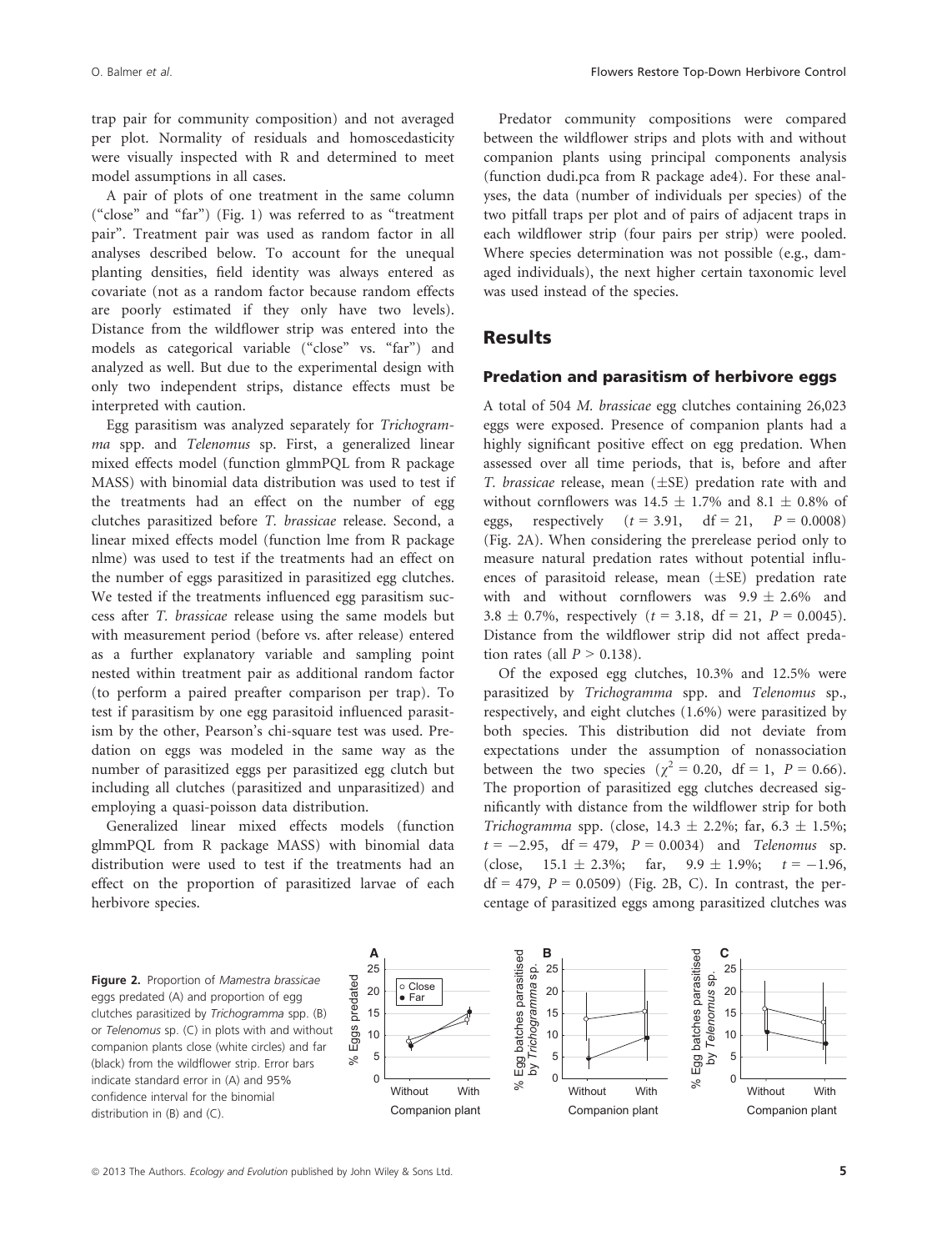unaffected by distance (all  $P > 0.14$ ). Companion plant presence did not affect egg parasitation by naturally occurring egg parasitoids (i.e., measured before the additional Trichogramma releases) in either species (all  $P > 0.30$ .

Companion plant presence did, however, lead to a significant increase in the number of egg clutches parasitized by Trichogramma spp. from pre- to 3 days post-T. brassicae release (nested model; with companion plants,  $t = 2.51$ , df = 94,  $P = 0.0137$ ; without,  $t = 0$ , df = 94,  $P = 1$ ). The number of egg clutches parasitized by *Teleno*mus sp. also significantly increased 3 days after parasitoid release ( $t = 2.45$ , df = 95,  $P = 0.0157$ ) but with no effect of companion plant presence  $(t = 0.86, df = 13,$  $P = 0.3971$ .

#### Parasitism of herbivore larvae

A total of 749 larvae (597 P. xylostella, 121 M. brassicae, and 31 P. rapae) were collected and tested for parasitoid DNA. Larval abundance was not affected by the presence of companion plants (all  $P > 0.351$ ) or the distance from the wildflower strip (all  $P > 0.359$ ).

Companion plant presence had a significant positive effect on the rate of parasitism of M. brassicae larvae by *M. mediator* ( $z = -2.54$ ,  $P = 0.011$ ; odds ratio with 95% confidence interval: 0.245 (0.079–0.707)) but not on the parasitism rates in the other two herbivore species (all  $P > 0.344$ ) (Fig. 3). The distance from the wildflower



Figure 3. Mean parasitism rates of larvae of Mamestra brassicae (white circles), Pieris rapae (gray), and Plutella xylostella (black) in plots with or without companion plants as indicated by the presence of DNA from their main parasitoids species. Numbers indicate the numbers of larvae analyzed. Error bars indicate 95% confidence intervals for the binomial distribution.

strip did not affect the parasitism rates in any species (all  $P > 0.206$ .

#### Predation on herbivores and parasitoids

Of 882 predators collected alive in the field, 4.8% tested positive for lepidopteran and/or parasitoid DNA (Fig. 4). Out of these, 47.6% and 38.1% contained DNA of M. brassicae and P. xylostella, respectively. The highest rate of prey positives was found in the staphylinid A. rugosus where 59% of all individuals contained DNA of P. xylostella. Nine predators contained amplifiable DNA of T. brassicae. Additionally, one heteropteran contained DNA of D. semiclausum. Three individuals contained DNA of more than one prey species. In contrast to the analysis of egg predation (above), molecular gut content analysis did not reveal significant effects of the presence of companion plants  $(t = -0.44, df = 13, P = 0.670)$  or the distance from the wildflower strip  $(t = -1.33)$ ,  $df = 865$ ,  $P = 0.185$  on predation rates.

Of 155 predators caught for molecular gut content analysis in the wildflower strip, only one staphylinid (Philontus cognatus) and one carabid (Bembidion sp.) contained DNA of M. mediator and M. brassicae, respectively.

#### Predator diversity and community composition

On top of the 882 and 155 predators caught alive in the field and in the wildflower strip, respectively, 3426 specimens were collected dead for a detailed predator community analysis. The combined collection contained 866 carabids, 2604 staphylinids, and 993 spiders (Table S3). Wildflower strips contained significantly more species  $(F = 25.2, df = 38, P < 0.001)$  and supported higher activity densities  $(F = 32.2, df = 38, P < 0.001)$  of carabids, supported significantly lower activity densities of staphylinids  $(F = 7.01 \text{ df} = 38, P = 0.012)$ , and more spider species  $(F = 5.94, df = 38, P = 0.020)$  than the cabbage field (Table 1). In the field, companion plant presence had a significant effect on carabid species richness ( $F = 4.16$ , df = 28,  $P = 0.051$ ) and the distance from the wildflower strip had significant effects on carabid  $(F = 4.16, df = 28, P = 0.051)$  and staphylinid species richness ( $F = 20.70$ , df = 28,  $P < 0.001$ ). No other significant effects on species richness or activity densities were observed.

Principal components analysis corroborated that wildflower strips housed a qualitatively different carabid, staphylinid, and spider fauna than the two treatments in the fields (Fig. 5). No significant differences between plots with and without companion plants or between distances from the strip were found.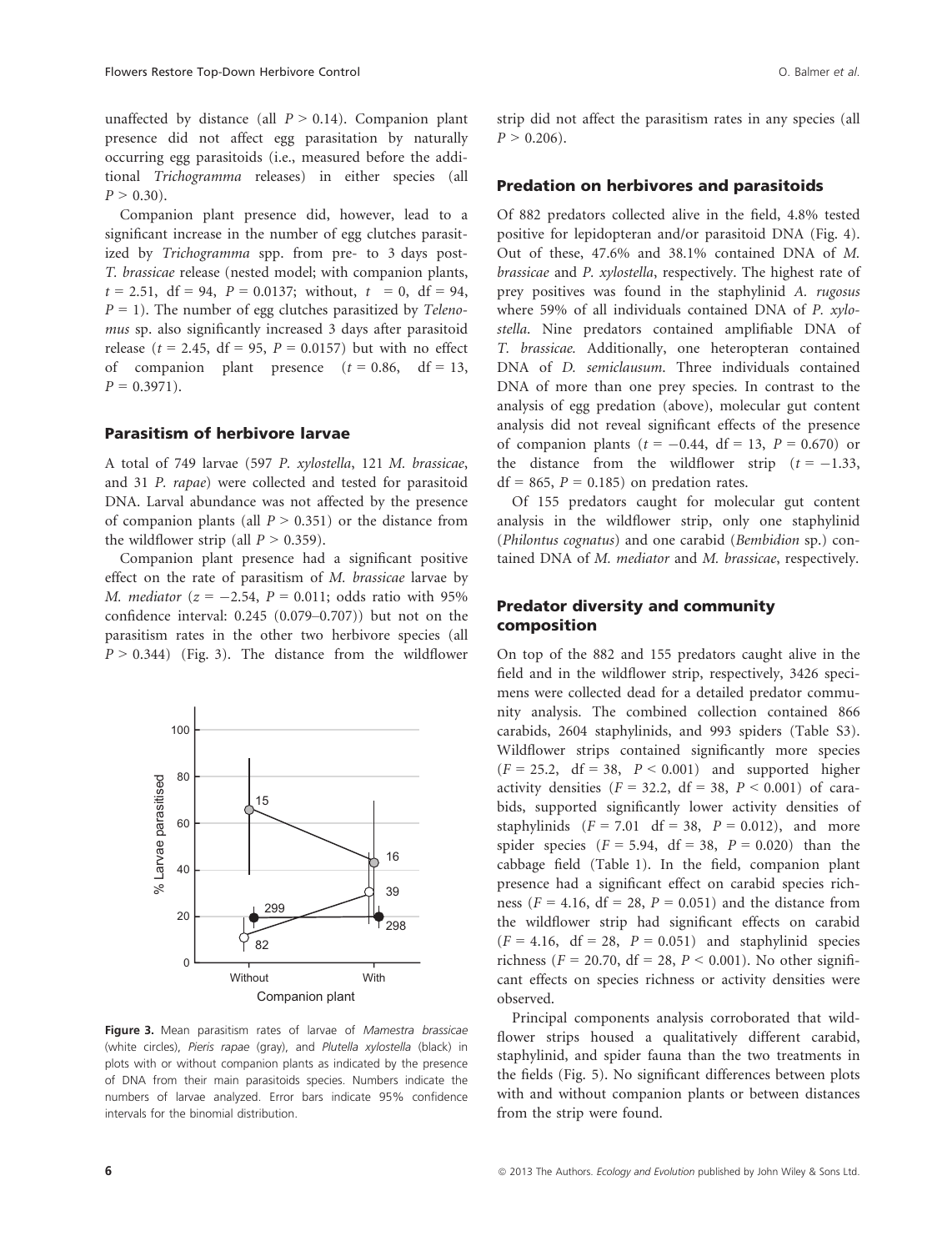Figure 4. Trophic interactions in cabbage fields (excluding wildflower strips). Arrows point to the host/prey. Numbers on and width of lines indicate the observed frequency for each trophic link based on molecular gut content analysis for predators, PCR analysis of herbivore larvae for parasitoids, and field observations for herbivores. Numbers in parentheses are the numbers of individuals examined per predator species. Tbr is an egg parasitoid and its parasitism rate not directly comparable to those of the larval parasitoids. Mbr, Mamestra brassicae; Pxy, Plutella xylostella; Pra, Pieris rapae; Mme, Microplitis mediator; Tbr, Trichogramma brassicae; Dse, Diadegma semiclausum; Cru, Cotesia rubecula; Cgl, Cotesia glomerata; Pvu, Phryxe vulgaris. See Table S3 for a complete list of predators recorded.



Table 1. Mean  $\pm$  SE (in parentheses: total over all traps) species richness (S) and activity density (A) of predator groups per treatment and significance levels of effects of wildflower strip ( $\Delta_5$ ), companion plants ( $\Delta_F$ ) and distance from the wildflower strip ( $\Delta_D$ ).

|              |   | Without companion plants |                       | With companion plants |                       |                      |          |                |                     |
|--------------|---|--------------------------|-----------------------|-----------------------|-----------------------|----------------------|----------|----------------|---------------------|
|              |   | Close                    | Far                   | Close                 | Far                   | Strip                | $\Delta$ | $\Delta$ F     | $\Delta_{\text{D}}$ |
| Carabids     |   | $5.9 \pm 0.6$ (14)       | $4.3 \pm 0.3$ (11)    | $6.1 \pm 0.3$ (12)    | $5.9 \pm 0.5$ (15)    | $9.1 \pm 1.0$ (19)   | ***      | $\frac{1}{26}$ | $*$                 |
|              | А | $18.6 \pm 1.8$ (149)     | $13.5 \pm 1.4$ (108)  | $22.1 \pm 2.2$ (177)  | $19.6 \pm 2.1$ (157)  | $34.4 \pm 3.7$ (275) | ***      |                |                     |
| Staphylinids |   | $8.6 \pm 0.6$ (24)       | $5.6 \pm 0.5$ (20)    | $7.8 \pm 0.8$ (24)    | $5.8 \pm 0.4$ (15)    | $5.6 \pm 0.6$ (16)   |          |                | ***                 |
|              | А | $85.0 \pm 25.4$ (680)    | $66.9 \pm 25.9$ (535) | $91.1 \pm 31.5(729)$  | $72.9 \pm 24.9$ (583) | $9.6 \pm 1.8$ (77)   | $\ast$   |                |                     |
| Spiders      |   | $5.5 \pm 0.4$ (12)       | $5.3 \pm 0.4$ (13)    | $5.6 \pm 0.4$ (14)    | $5.4 \pm 0.7$ (14)    | $6.6 \pm 0.3$ (16)   | $\ast$   |                |                     |
|              | А | $27.9 \pm 1.7$ (223)     | $24.9 \pm 4.4$ (199)  | $29.0 \pm 2.8$ (232)  | $20.8 \pm 2.1$ (166)  | $21.6 \pm 3.2$ (173) |          |                |                     |

Means over traps pooled per plot and all sampling dates, all  $n = 8$ .

 $\Delta$ <sub>s</sub>, difference between wildflower strip and combined field treatments.

 $\Delta_{\text{F}}$ , effect of companion plant in the field plots.

 $\Delta_{\text{D}}$ , effect of distance from strip (close vs far) in the field plots.

\*\*\*P < 0.001, \*\*P < 0.01; \*P < 0.052; empty, not significant.

# **Discussion**

This study provides a comprehensive assessment of how habitat manipulation affects biocontrol services of a natural enemy community including both parasitoids and generalist predators. The trophic interactions between pests, parasitoids, and predators were determined to achieve a better mechanistic understanding of top-down herbivore control, which can be strengthened when natural enemies complement each other or dampened by intraguild interactions. Our approach to selectively enhance the third trophic level to regulate specific herbivores was successful for both predators and parasitoids. Our results show significant positive effects of companion plants on predation of pest eggs and parasitism of pest larvae. Importantly, our data also do not suggest that carabids, staphylinids, and spiders substantially interfere with parasitoid biocontrol as parasitoid DNA was rarely detected in predator guts.

Most available studies have tested insect responses to noncrop plants only in the laboratory. Field studies have tested effects on flowering plants sown as strips along or rarely inside fields (Berndt et al. 2002; Skirvin et al. 2011). Strips have been shown to have either no effects on parasitism rates (Pfiffner et al. 2009) or positive effects (Lee and Heimpel 2005; Ponti et al. 2007), the latter typically declining with distance from the strip (Baggen and Gurr 1998; Lavandero et al. 2005; Skirvin et al. 2011). There are very few field studies assessing the effects of companion plants interspersed within annual crops on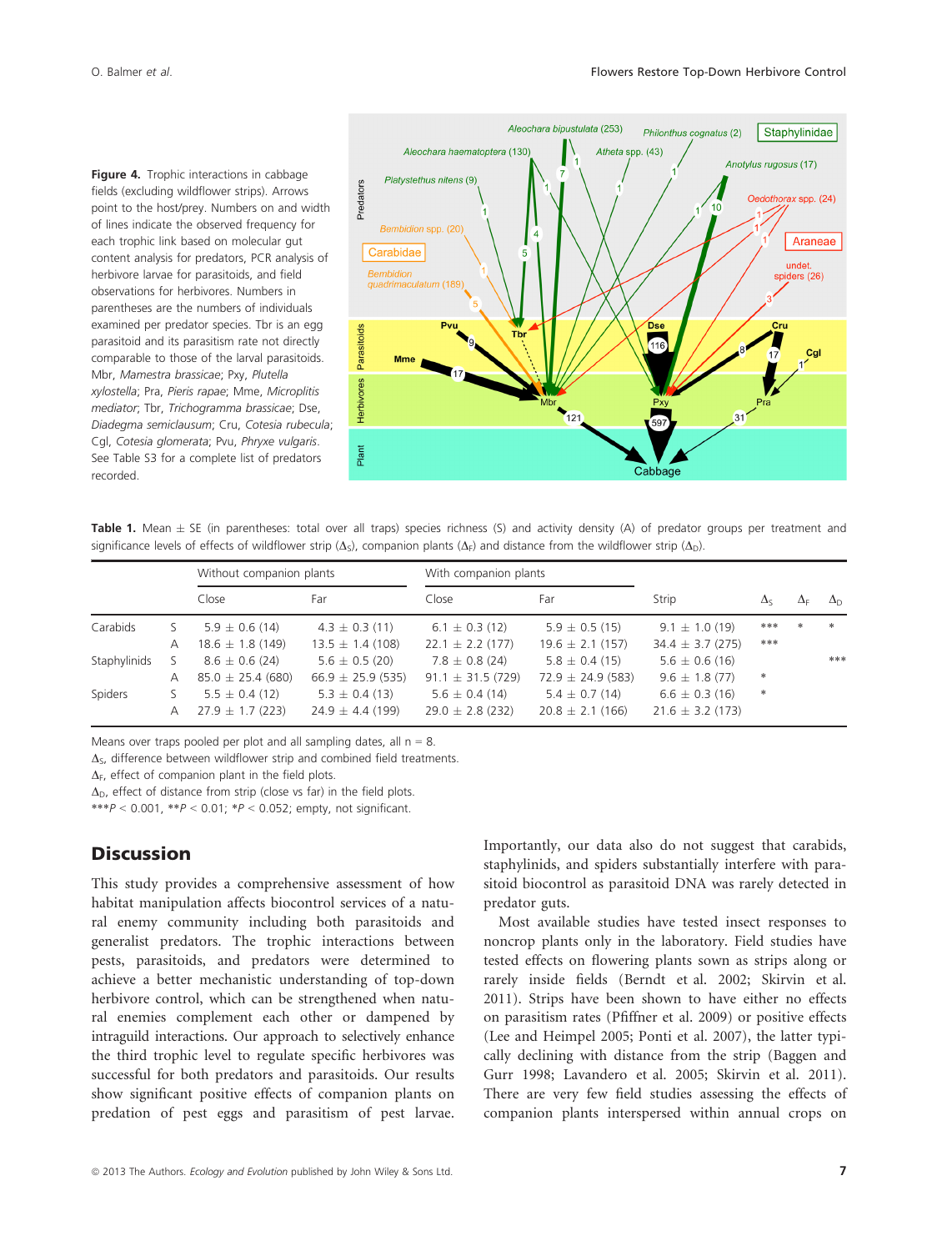



herbivore parasitism and predation (Heimpel and Jervis 2005; Khan et al. 1997) and we know of no cases demonstrating positive effects of nectar-providing plants. Our study thus demonstrates, for the first time, that nectarproviding companion plants can increase parasitism and predation of herbivores in agricultural monocultures. Several mechanisms may explain the positive effects of companion plants on larval parasitism and egg predation reported in our study. (1) C. cyanus odors are attractive to adult wasps of the larval parasitoid M. mediator (Belz et al. 2013) and hence they may attract parasitoids into the field and bring them closer to the herbivore (note that this effect has also been shown in grasses that do not provide any nutritional benefits [Khan et al. 1997]). (2) C. cyanus provides a food source for those parasitoids which attack caterpillars and has been shown to increase survival and fecundity of M. mediator (Géneau et al. 2012), which allows them to stay in the field close to the pests without the need to leave the field in search of food. (3) Additionally, this plant increases longevity and fecundity of parasitoid species which parasitize larval lepidopterans but not of the pest (Géneau et al. 2012), which translates into increased parasitism rate per female. (4) The plant produces extrafloral nectar, which is easily accessible and available before flowering (Géneau et al. 2013), enabling parasitoids to acquire food over a longer period and to establish populations before the herbivores emerge (Settle et al. 1996). (5) C. cyanus provides additional physical structures and (6) it affects the microclimate, which benefits generalist predators directly (Thiele 1977; Luka et al. 2009) or benefits other species that serve

as alternative food sources, enabling more stable and larger natural enemy populations (Holland 2002). The mobility of the investigated larval parasitoids allows dispersal over greater distances than the distance between our plots (9 m). This makes the observed significant increase in parasitism by larval parasitoids in plots with companion plants even more remarkable. Parasitism could also be influenced indirectly by increased availability of alternative hosts for the parasitoids, that is, by apparent competition (Holt 1977). However, we consistently find very few individuals of potential alternative hosts in experimental fields, so apparent competition does not seem to be an important factor in our system.

We also found that companion plants had a positive effect on M. brassicae egg parasitism by Trichogramma spp. after parasitoid mass release, suggesting that cornflowers, which were selected to enhance larval parasitoids, also benefit egg parasitoids. This finding is relevant because retention of released egg parasitoids in the crop is important to boost egg parasitism via an augmentative biological control approach. But for several reasons, this observation must be treated with caution: first, there was a concomitant increase in egg parasitism by Telenomus sp., a parasitoid taxon which was not released. However, in contrast to Trichogramma spp., the increase in Telenomus sp. parasitism was both in plots with and without companion plants, that is, not connected to companion plant presence. Second, an accumulation of circumstantial evidence (not rigorously tested yet) makes us believe that T. brassicae is probably not the most efficient parasitoid of M. brassicae. It was chosen because it is commercially avail-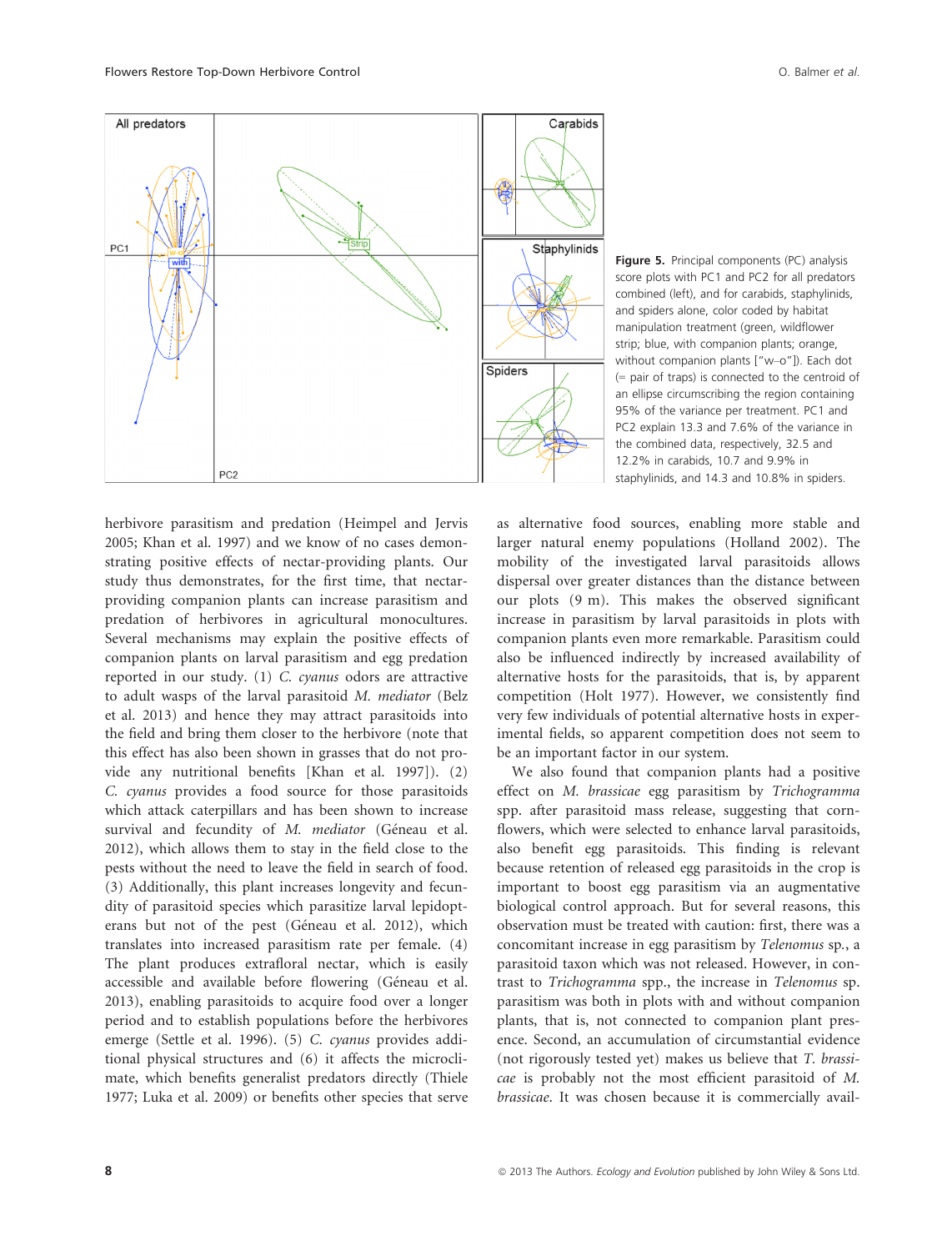able and our previous laboratory results indicated that these wasps do parasitize M. brassicae (O. Balmer and C. Géneau, unpubl.). *Trichogramma evanescens* seems to be a more efficient and more common parasitoid of M. brassicae eggs in the investigated region, but its rearing could not yet be established and no attempt had been made for this study to systematically distinguish the two. We assume that most parasitism caused by Trichogramma spp. was by naturally occurring wasps, and particularly T. evanescens, and not released ones. This interpretation is corroborated by the fact that parasitism rates were indistinguishable between the two companion plant-free habitat management treatments with and without Trichogramma release.

While our experimental design does not allow for strong conclusions about the effect of the distance from the wildflower strip, the patterns of egg parasitism by both Trichogramma spp. and Telenomus sp. were in line with previous findings, which demonstrated decreasing parasitism rates with distance from the strip (Tylianakis et al. 2004; Lavandero et al. 2005). It was always the percentage of parasitized egg clutches that was affected, not the number of parasitized eggs within parasitized egg clutches. This suggests that parasitoids did not increase their deposition rate per parasitism event but rather that either more parasitoids were able to parasitize or that females were parasitizing over a longer period due to increased food availability.

The role of generalist predators, such as carabid beetles, in controlling herbivores in agricultural fields is not yet well understood (Kromp 1999; Holland 2002; Symondson et al. 2002). Johansen (1997) found predators to have the strongest impact among natural enemies on M. brassicae mortality in Norwegian fields with only weak impacts of parasitoids and diseases, while a review by Hawkins et al. (1997) suggests the opposite. Our data provide estimates of the predation pressure on both herbivore eggs and larvae in two ways: (i) the number of herbivore eggs consumed, and (ii) the number of predators found to contain herbivore DNA in their guts. All staphylinids recorded in this study and the carabid Anchomenus dorsalis (Pontopiddan, 1763) (Coleoptera: Carabidae) can climb cabbage heads and could therefore prey on cabbage herbivores. Furthermore, Johansen (1997) demonstrated in nonchoice laboratory experiments that Philonthus atratus (Gravenhorst, 1802) (Coleoptera: Staphylinidae), Harpalus rufipes (Degeer, 1774) (Coleoptera: Carabidae), and Pterostichus melanarius (Illiger, 1798) (Coleoptera: Carabidae) can consume large numbers of first instar M. brassicae larva. In our study, Anotylus rugosus (Fabricius, 1775) (Coleoptera: Staphylinidae) was the only predator with significant proportions of individuals with pest DNA in their guts, suggesting that it may be an interesting target species to enhance for pest suppression in cabbage fields. Although the molecular data show that the lepidopteran pests were consumed by several carabid, staphylinid, and spider species, no effects of companion plants or wildflower strips on predation rates could be demonstrated in the molecular gut content analysis. In contrast, predation on M. brassicae egg clutches was significantly increased within companion plant treatments but unaffected by distance from the strip. This result is somewhat at odds with Pfiffner et al. (2009) who reported higher predation rates on M. brassicae eggs in plots adjoining 2-year-old wildflower strips consisting of 24 plants. Note, however, that the molecular assessment of predation does not provide an estimate of the per capita predation rate. Also, prey DNA detection rates need to be compared cautiously between different predators, as for example, spiders and fluid feeding insects have been shown to retain prey DNA significantly longer than most beetle predators do (Greenstone et al. 2007; Traugott and Symondson 2008; Waldner et al. 2013). Nevertheless, the low detection rates of herbivore DNA indicates that predation on these pests was comparably low.

The food web analysis also shows that some of the predators consumed parasitoids (or parasitized herbivores), potentially negatively affecting biological control. The detection rates of parasitoid prey, however, were much lower than those for herbivores. Our data thus do not suggest that predators interfere with pest control by parasitoids in a significant way.

In the egg stage, predation and parasitism equally prevent herbivore hatching and thus plant damage. In the larval stage the effects are markedly different. Predation causes immediate herbivore death whereas there is strong selection on parasitoids to preserve the host as long as needed for parasitoid development, causing continued albeit reduced damage to the host plant (Huang et al. 2008). Our results suggest that parasitoids have a stronger effect on herbivore larvae than predators while both have similar effects in the egg stage. This finding is in line with an earlier review showing that parasitoids kill more herbivores than either predators or pathogens (Hawkins et al. 1997). Our results also suggest that larval parasitoids may respond to flowering plants more strongly than the smaller egg parasitoids. Therefore, the former may be the better target for conservation biological control.

Our data provide mixed support for the hypothesis that companion plants pull natural enemies from wildflower strips further into the field. Egg parasitoids appear to benefit from the wildflower strip as egg parasitism was about double as high close to the strip than far from it. But this was not changed by the presence of companion plants. One explanation for this pattern may be the marked difference in body size and mobility between larval and egg parasitoids (Goulet and Huber 1993).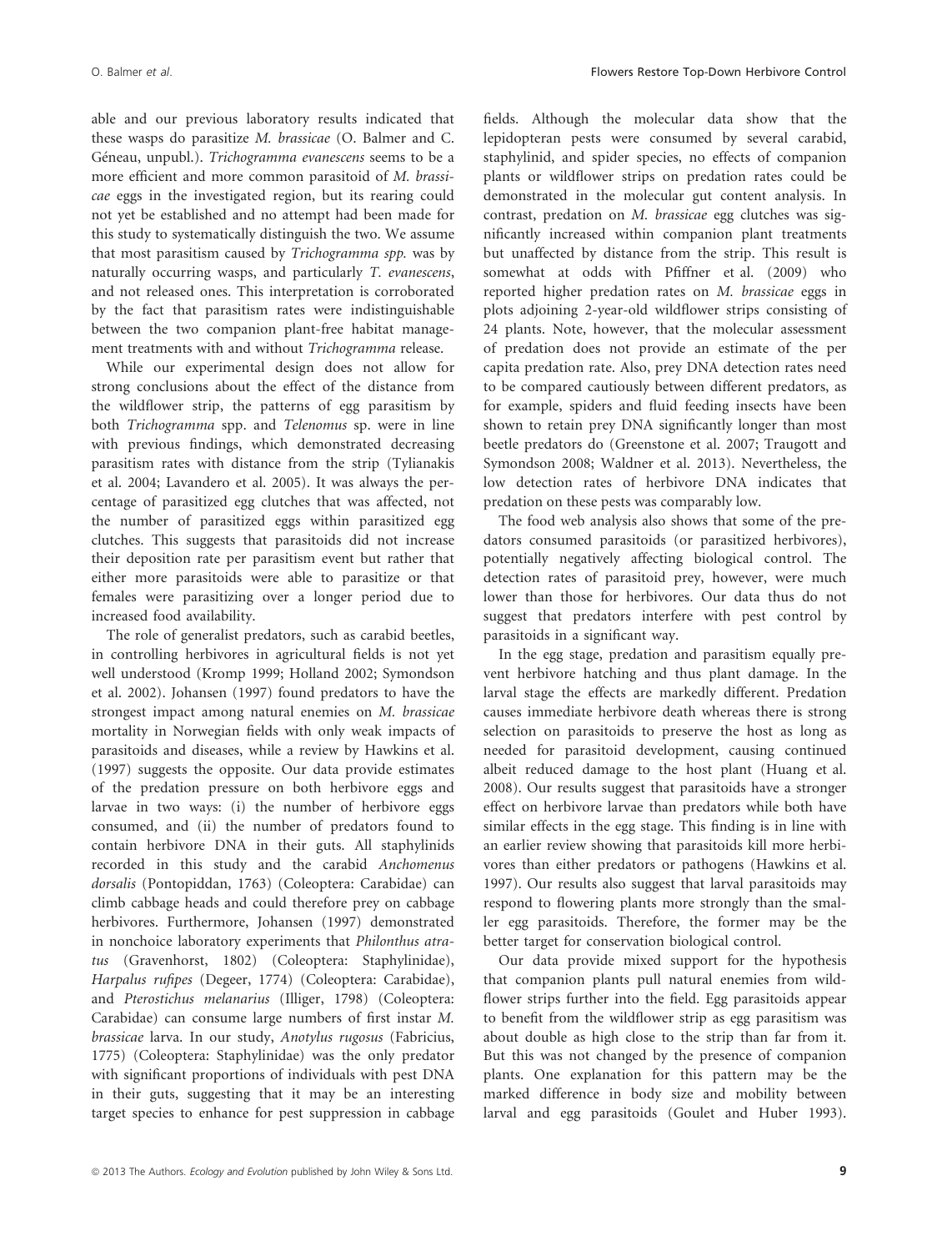Between close and far plots, there was a 9 m gap without companion plants, which may be too wide for the tiny egg parasitoids to cross. For the larger and much more mobile larval parasitoids this gap did not seem to be a problem, as no distance effects but strong effects of companion plants were observed.

The significant increases in parasitism and predation found here could arise by two processes: (i) they may be due to recruitment of more natural enemies or increase of their efficiency in plots with companion plants against a nonaffected background parasitism and predation rate that is seen in the plots without companion plants, or (ii) they may be due to redistribution of the natural enemies from plots without to those with companion plants, in which case the gains in the latter plots would be offset by losses in plots without companion plants. The same applies to all patterns reported in the literature demonstrating distance-dependent effects of wildflower strips (Tylianakis et al. 2004; Lavandero et al. 2005). In experimental practice, it is difficult to exclude the possibility of redistribution because this requires the comparison of entire fields with and without companion plants far enough apart to prevent dispersal between them. Because this experimental design does not profit from the considerable gain in power afforded by having the treatments in the same environmental background (i.e., on one field), it requires substantial numbers of replicates, which quickly becomes unfeasible. However, we would argue that our results clearly show that the presence of companion plants increases parasitism and predation in a crop monoculture, no matter where the parasitoids and predators come from. Since at the whole-field scale these parasitoids and predators must be recruited from the surrounding environment and are not spatially tied to a crop field (since field locations shift seasonally and yearly), companion plants will make the crop field more attractive as a whole and either attract higher numbers of natural enemies or increase their efficiency. Our laboratory experiments showing that C. cyanus is both attractive to M. mediator by olfactory cues (Belz et al. 2013) and increases its survival and parasitation rate (Géneau et al. 2012) suggest that in the field companion plant may increase both the number of natural enemies and their efficiency at the same time.

# Conclusions

Our study shows that adding floral resources to crop fields can shift the balance between the trophic levels in favor of natural enemies if the details of the system are worked out. From an applied point of view, this is a highly significant finding because increased pest control allows for a reduction of insecticide application with cascading beneficial effects on other natural enemies,

general biodiversity and the environment. Our results also suggest that parasitoids have stronger effects on herbivores than predators. However, the impact and predation on pests and parasitoids was measured within short periods of pest establishment only and a higher temporal resolution of these interactions would be necessary in future work to better estimate the impact of predatory natural enemies. Among parasitoids, egg and larval parasitoids act on different levels and thus offer varying options to apply them. Egg parasitoids (like predators) decrease herbivores before they can cause damage and their mass rearing is easier. Larval parasitoids on the other hand may show stronger behavioral responses to habitat manipulation and may therefore be more suitable for conservation biological control, which aims at augmenting naturally occurring antagonist populations rather than releasing them. The fact that C. cyanus has attractive odors and increases parasitoid fitness might even enable a novel approach to increasing biological control by exploiting the parasitoids' learning capabilities (Lewis and Tumlinson 1988; Lewis and Takasu 1990). Parasitoids could be mass reared and conditioned on cornflower odors and then released into fields with cornflower companion plants. That would increase the parasitoids' food location efficiency and further lower their tendency to leave the field.

For the companion plant approach to be successful in practice it must also be economically bearable for farmers. In this respect it is relevant that cornflower companion plants have been shown not to negatively impact cabbage growth by resource competition (O. Balmer, C. Géneau, E. Belz, B. Weishaupt, G. Förderer, S. Moos, N. Ditner, I. Juric, L. Piffner, H. Luka, unpubl. ms.). However, costbenefit calculations are needed and the most efficient ways to plant companion plants inside cabbage fields must be investigated to convince farmers to adopt companion plants as alternatives (or complements) to pesticides. Our results show that, in principle, companion plants can significantly increase parasitation and predation of cabbage pests. The true agricultural applicability will rest on optimizing the approach and demonstrating that it can lead to reduction of crop damage large enough to make it worthwhile for the farmer.

The beauty of the approach examined here is that it initiates a positive feedback loop: increased biological control allows to reduce pesticide use, which in turn helps sustain even more natural enemies (Geiger et al. 2010) and at the same time a higher general biodiversity (Sala et al. 2000; Robertson and Swinton 2005). Ultimately, this benefits not only agriculture (Pimentel et al. 1992) but the economy and society as a whole (Pimentel et al. 1997). Given the vast areas covered by intensive agriculture worldwide and the direct impact it has on biodiversity, reducing broadly harmful inputs in agriculture has a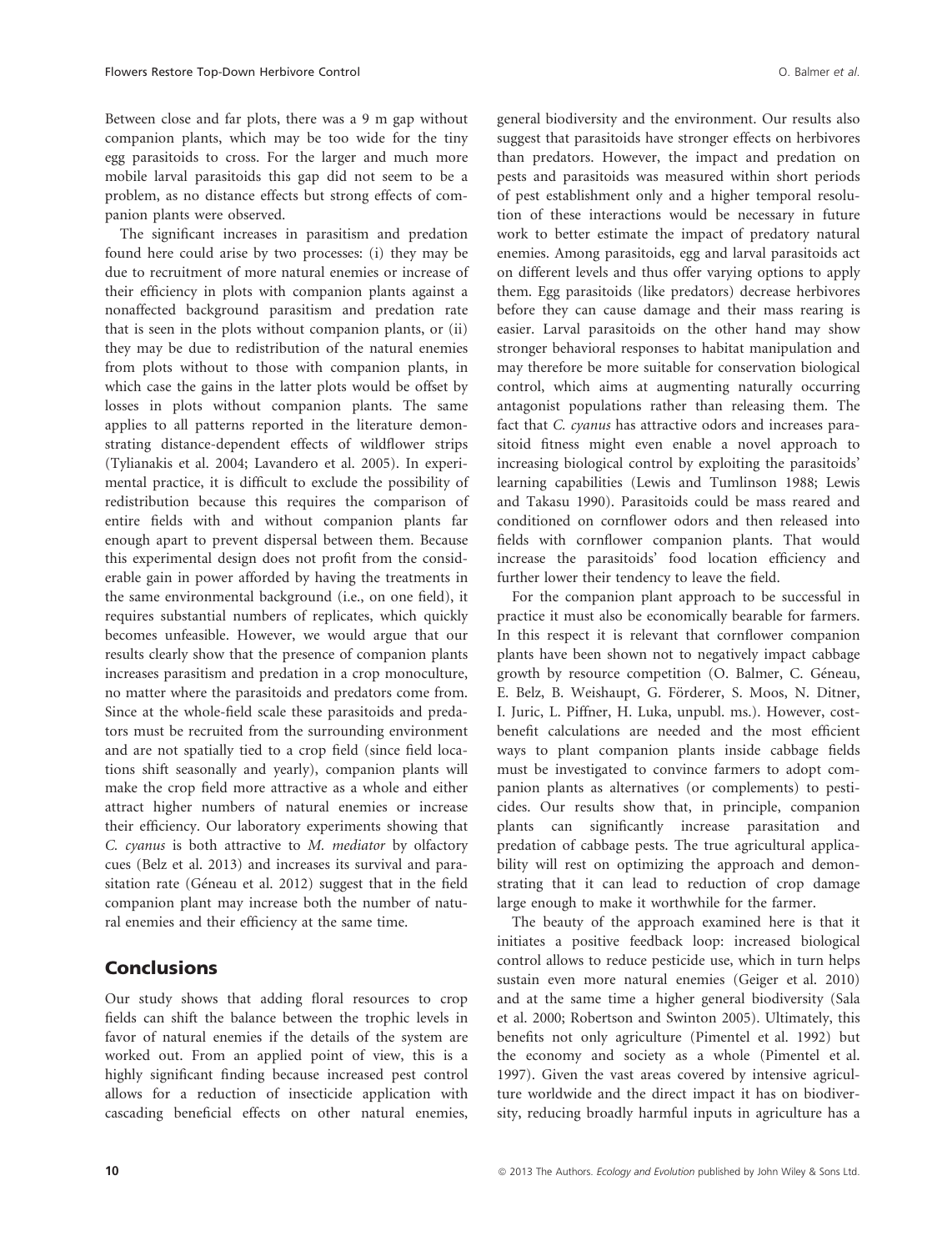huge potential to help protect or even increase biodiversity at a global scale – at relatively little cost.

# Acknowledgments

We thank Rathgeb's Bioprodukte (Unterstammheim, Switzerland) for making their fields available, C. Géneau and C. Schlatter for help in the field, A. Schötzau for statistical support, D. Post, E. Wyss, C. Daniel, and P. Nagel for discussions that improved the manuscript, and the Bristol Foundation, the Bundesamt für Umwelt, the SWO Stiftung Wirtschaft und Ökologie, the Gamil-Foundation, and the University of Innsbruck (Hypo-Forschungsförderungspreis and a grant of the Mountain Agriculture Research Unit/ Regional State of Tyrol) for funding.

# Conflict of Interest

None declared.

#### References

- Baggen, L. R., and G. M. Gurr. 1998. The influence of food on Copidosoma koehleri (Hymenoptera: Encyrtidae), and the use of flowering plants as a habitat management tool to enhance biological control of potato moth, Phthorimaea operculella (Lepidoptera: Gelechiidae). Biol. Control 11:9–17.
- Belz, E., M. Kölliker, and O. Balmer. 2013. Olfactory attractiveness of flowering plants to the parasitoid Microplitis mediator: potential implications for biological control. Biocontrol 58:163–173.
- Berndt, L. A., S. D. Wratten, and P. G. Hassan. 2002. Effects of buckwheat flowers on leafroller (Lepidoptera: Tortricidae) parasitoids in a New Zealand vineyard. Agric. For. Entomol. 4:39–45.
- Bianchi, F. J. J. A., C. J. H. Booij, and T. Tscharntke. 2006. Sustainable pest regulation in agricultural landscape composition, biodiversity and natural pest control. Proc. Biol. Sci. 273:1715–1727.
- Geiger, F., J. Bengtsson, F. Berendse, W. W. Weisser, M. Emmerson, M. B. Morales, et al. 2010. Persistent negative effects of pesticides on biodiversity and biological control potential on European farmland. Basic Appl. Ecol. 11:97– 105.
- Géneau, C. E., F. L. Wäckers, H. Luka, C. Daniel, and O. Balmer. 2012. Selective flowers to enhance biological control of cabbage pests by parasitoids. Basic Appl. Ecol. 13:85–93.
- Géneau, C. E., F. L. Wäckers, H. Luka, and O. Balmer. 2013. Effects of extrafloral and floral nectar of Centaurea cyanus on the parasitoid wasp Microplitis mediator: olfactory attractiveness and parasitization rates. Biol. Control 66:16–20.
- Gols, R., T. Bukovinszky, N. M. Van Dam, M. Dicke, J. M. Bullock, and J. A. Harvey. 2008. Performance of generalist and specialist herbivores and their endoparasitoids differs on cultivated and wild Brassica populations. J. Chem. Ecol. 34:132–143.
- Goulet, H., and J. T. Huber. 1993. Hymenoptera of the world: an indentification guide to families. Canada Communication Group - Publishing, Ottawa.

Greenstone, M. H., D. L. Rowley, D. C. Weber, M. E. Payton, and D. J. Hawthorne. 2007. Feeding mode and prey detectability half-lives in molecular gut-content analysis: an example with two predators of the Colorado potato beetle. Bull. Entomol. Res. 97:201–209.

- Hajek, A. E. 2004. Natural enemies: an introduction to biological control. Cambridge Univ. Press, Cambridge, U.K., New York.
- Hawkins, B. A., H. V. Cornell, and M. E. Hochberg. 1997. Predators, parasitoids, and pathogens as mortality agents in phytophagous insect populations. Ecology 78:2145–2152.
- Heimpel, G. E., and M. A. Jervis. 2005. Does floral nectar improve biological control by parasitoids? Pp. 267–304 in F. Wäckers, P. C. J. van Rijn, J. Bruin, eds. Plant-provided food for carnivorous insects: a protective mutualism and its applications. Cambridge Univ. Press, Cambridge.
- Holland, J. M. 2002. The agroecology of carabid beetles. Intercept, Andover.
- Holt, R. D. 1977. Predation, apparent competition, and structure of prey communities. Theor. Popul. Biol. 12:197–229.
- Huang, F., T. T. Cao, M. Shi, Y. F. Chen, and X. X. Chen. 2008. Parasitism-induced effects on host growth and metabolic efficiency in Plutella xylostella larvae parasitized by Cotesia vestalis or Diadegma semiclausum. Insect Sci. 15:237–243.
- Huigens, M. E., F. G. Pashalidou, M. H. Qian, T. Bukovinszky, H. M. Smid, J. J. A. van Loon, et al. 2009. Hitch-hiking parasitic wasp learns to exploit butterfly antiaphrodisiac. Proc. Natl Acad. Sci. USA 106:820–825.
- Johansen, N. S. 1997. Mortality of eggs, larvae and pupae and larval dispersal of the cabbage moth, Mamestra brassicae, in white cabbage in south-eastern Norway. Entomol. Exp. Appl. 83:347–360.
- Khan, Z. R., K. AmpongNyarko, P. Chiliswa, A. Hassanali, S. Kimani, W. Lwande, et al. 1997. Intercropping increases parasitism of pests. Nature 388:631–632.
- Kos, M., C. Broekgaarden, P. Kabouw, K. Oude Lenferink, E. H. Poelman, L. E. M. Vet, et al. 2011. Relative importance of plant-mediated bottom-up and top-down forces on herbivore abundance on Brassica oleracea. Funct. Ecol. 25:1113–1124.
- Kromp, B. 1999. Carabid beetles in sustainable agriculture: a review on pest control efficacy, cultivation impacts and enhancement. Agric. Ecosyst. Environ. 74:187–228.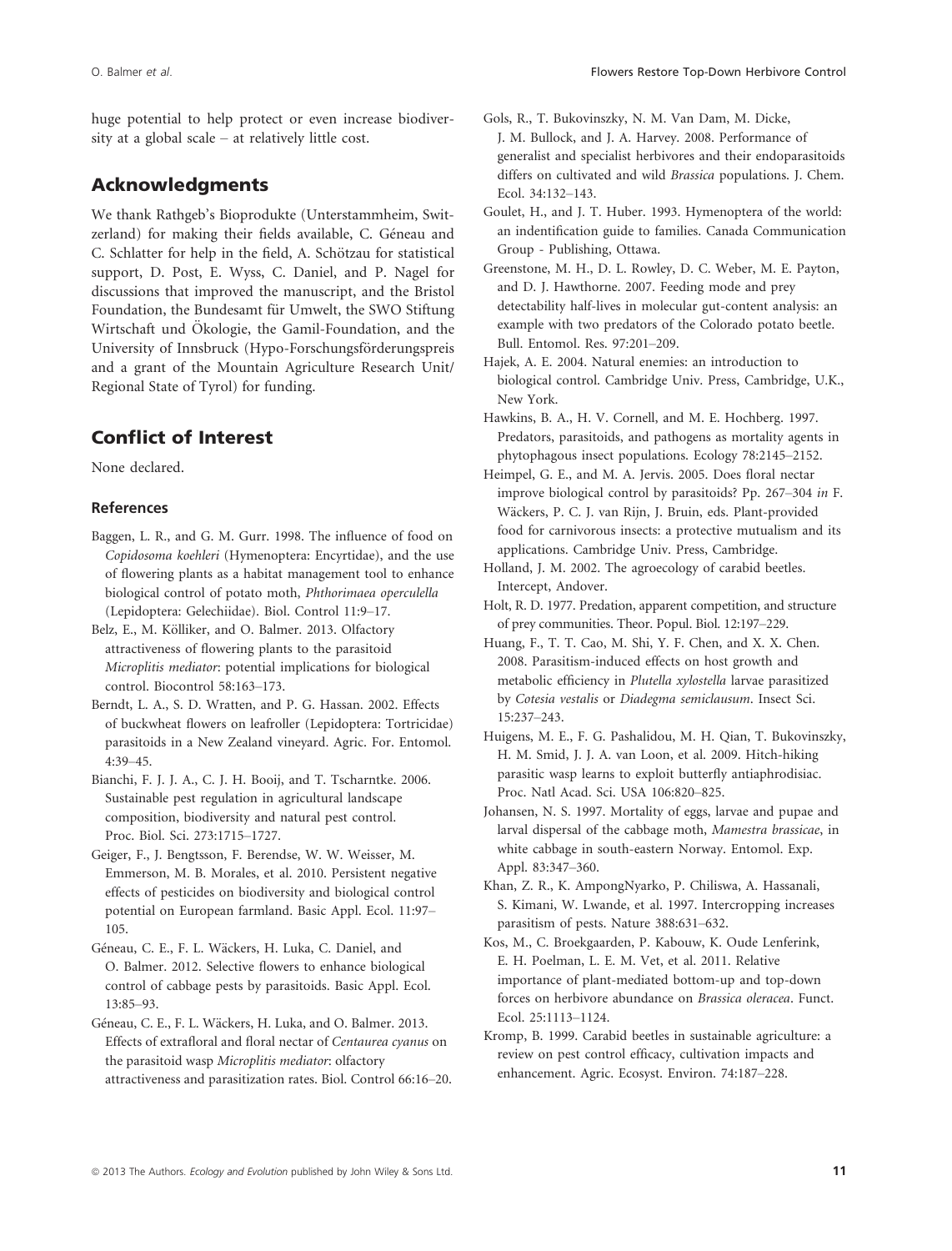Landis, D. A., S. D. Wratten, and G. M. Gurr. 2000. Habitat Management to Conserve Natural Enemies of Arthropod Pests in Agriculture. Annu. Rev. Entomol. 45:175–201.

Lavandero, B., S. D. Wratten, P. Shishehbor, and S. Worner. 2005. Enhancing the effectiveness of the parasitoid Diadegma semiclausum (Helen): movement after use of nectar in the field. Biol. Control 34:152–158.

Lee, J. C., and G. E. Heimpel. 2005. Impact of flowering buckwheat on Lepidopteran cabbage pests and their parasitoids at two spatial scales. Biol. Control 34:290–301.

Lewis, W. J., and K. Takasu. 1990. Use of learned odours by a parasitic wasp in accordance with host and food needs. Nature 348:635–636.

Lewis, W. J., and J. H. Tumlinson. 1988. Host detection by chemically mediated associative learning in a parasitic wasp. Nature 331:257–259.

Luka H., W. Marggi, C. Huber, Y. Gonseth, and P. Nagel. 2009. Coleoptera, Carabidae. Ecology - Atlas. Centre Suisse de Cartographie de la Faune, Neuchâtel, Switzerland.

McLaughlin, A., and P. Mineau. 1995. The impact of agricultural practices on biodiversity. Agric. Ecosyst. Environ. 55:201–212.

Memmott, J. 2009. Food webs: a ladder for picking strawberries or a practical tool for practical problems? Philos. Trans. R. Soc. B Biol. Sci. 364:1693–1699.

Oerke, E. C. 2006. Crop losses to pests. J. Agric. Sci. 144:31–43.

Pfiffner, L., and E. Wyss. 2004. Use of sown wildflower strips to enhance natural enemies of agricultural pests. Pp. 165– 186, 256 in G. M. Gurr, S. D. Wratten, M. A. Altieri, eds. Ecological engineering for pest management. Advances in habitat manipulation for arthropods. CSIRO Publishing, Collingwood VIC Australia.

Pfiffner, L., H. Luka, C. Schlatter, A. Juen, and M. Traugott. 2009. Impact of wildflower strips on biological control of cabbage lepidopterans. Agric. Ecosyst. Environ. 129:310–314.

Pimentel, D., U. Stachow, D. A. Tabacs, H. W. Brubaker, A. R. Dumas, J. J. Meaney, et al. 1992. Conserving biological diversity in agricultural/forestry systems. Bioscience 42:354–362.

Pimentel, D., C. Wilson, C. McCullum, R. Huang, P. Dwen, J. Flack, et al. 1997. Economic and environmental benefits of biodiversity. Bioscience 47:747–757.

Ponti, L., M. A. Altieri, and A. P. Gutierrez. 2007. Effects of crop diversification levels and fertilization reqimes on abundance of Brevicoryne brassicae (L.) and its parasitization by Diaeretiella rapae (M'Intosh) in brocolli. Agric. For. Entomol. 9:209–214.

R Development Core Team. 2011. R: a language and environment for statistical computing. R Foundation for Statistical Computing, Vienna, Austria.

Robertson, G. P., and S. M. Swinton. 2005. Reconciling agricultural productivity and environmental integrity: a grand challenge for agriculture. Front. Ecol. Environ. 3:38–46.

Rosenheim, J. A. 1998. Higher-order predators and the regulation of insect herbivore populations. Annu. Rev. Entomol. 43:421–447.

Sala, O. E., F. S. III Chapin, J. J. Armesto, E. Berlow, J. Bloomfield, R. Dirzo, et al. 2000. Global Biodiversity Scenarios for the Year 2100. Science 287:1770–1774.

Settle, W. H., H. Ariawan, E. T. Astuti, A. L. Cahyana, D. Hindayana, A. Sri Lestari, et al. 1996. Managing tropical rice pests through conservation of generalist natural enemies and alternative prey. Ecology 77:1975–1988.

Skirvin, D. J., L. Kravar-Garde, K. Reynolds, C. Wright, and A. Mead. 2011. The effect of within-crop habitat manipulations on the conservation biological control of aphids in field-grown lettuce. Bull. Entomol. Res. 101:623–631.

Smith, S. M. 1996. Biological control with Trichogramma: advances, successes, and potential of their use. Annu. Rev. Entomol. 41:375–406.

Snyder, W. E., and A. R. Ives. 2001. Generalist predators disrupt biological control by a specialist parasitoid. Ecology 82:705–716.

Symondson, W. O. C. 2012. The molecular revolution: using plolymerase chain ractionbased methods to explore the role of predators in terrestrial food webs. Pp. 166–184 in G. Gurr, S. D. Wratten, W. E. Snyder, D. M. Y. Read, eds. Biodiversity and pests: key issues for sustainable management. John Wiley & Sons, Chichester, West Sussex, U.K.; Hoboken, NJ.

Symondson, W. O. C., K. D. Sunderland, and M. H. Greenstone. 2002. Can generalist predators be effective biocontrol agents? Annu. Rev. Entomol. 47:561–594.

Tamiru, A., T. J. A. Bruce, C. M. Woodcock, J. C. Caulfield, C. A. O. Midega, C. K. P. O. Ogol, et al. 2011. Maize landraces recruit egg and larval parasitoids in response to egg deposition by a herbivore. Ecol. Lett. 14:1075–1083.

Terborgh, J., L. Lopez, P. Nunez, M. Rao, G. Shahabuddin, G. Orihuela, et al. 2001. Ecological meltdown in predator-free forest fragments. Science 294:1923–1926.

Thiele, H. U. 1977. Carabid beetles in their environments. Springer-Verlag, Heidelberg.

Traugott, M., and W. O. C. Symondson. 2008. Molecular analysis of predation on parasitized hosts. Bull. Entomol. Res. 98:223–231.

Traugott, M., J. R. Bell, L. Raso, D. Sint, and W. O. C. Symondson. 2012. Generalist predators disrupt parasitoid aphid control by direct and coincidental intraguild predation. Bull. Entomol. Res. 102:239–247.

Tylianakis, J. M., R. K. Didham, and S. D. Wratten. 2004. Improved fitness of aphid parasitoids receiving resource subsidies. Ecology 85:658–666.

Wäckers, F. L., P. C. J. van Rijn, and J. Bruin. 2005. Plant-provided Food for Carnivorous Insects: a Protective Mutualism and its Applications. Cambridge Univ. Press, U.K.